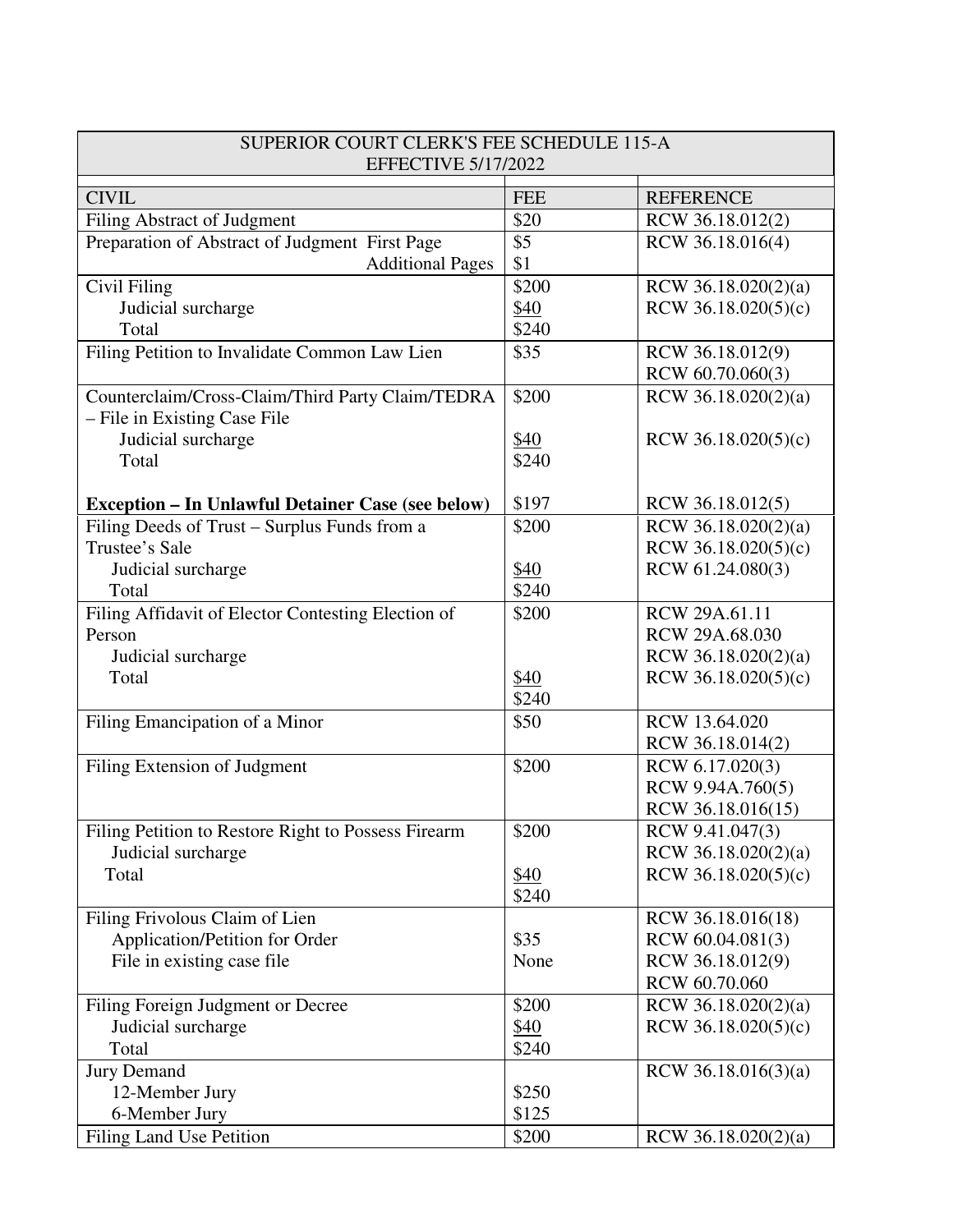| <b>EFFECTIVE 5/17/2022</b><br>RCW 36.70C.040(1)<br>Judicial surcharge<br>RCW $36.18.020(5)(c)$<br>Total<br>\$40<br>\$240<br>Application for Registration of Land Title - Torrens<br>\$20<br>RCW 36.18.016(14)<br>RCW 65.12.780<br>Act<br><b>Sexually Violent Predator</b><br>RCW 36.18.020(2)(a)<br>Filing Petition for Civil Commitment<br>\$200<br>RCW $36.18.020(5)(c)$ |
|----------------------------------------------------------------------------------------------------------------------------------------------------------------------------------------------------------------------------------------------------------------------------------------------------------------------------------------------------------------------------|
|                                                                                                                                                                                                                                                                                                                                                                            |
|                                                                                                                                                                                                                                                                                                                                                                            |
|                                                                                                                                                                                                                                                                                                                                                                            |
|                                                                                                                                                                                                                                                                                                                                                                            |
|                                                                                                                                                                                                                                                                                                                                                                            |
|                                                                                                                                                                                                                                                                                                                                                                            |
|                                                                                                                                                                                                                                                                                                                                                                            |
| RCW 71.09.030<br>\$40<br>Judicial surcharge                                                                                                                                                                                                                                                                                                                                |
| \$240<br>WAC 388-885<br>Total                                                                                                                                                                                                                                                                                                                                              |
|                                                                                                                                                                                                                                                                                                                                                                            |
| \$20<br>Filing Tax Warrant for Unpaid Taxes or Overpayment<br>RCW 36.18.012(10)                                                                                                                                                                                                                                                                                            |
| RCW 36.18.050<br>by any agency of State of WA                                                                                                                                                                                                                                                                                                                              |
| RCW 82.38.235                                                                                                                                                                                                                                                                                                                                                              |
| \$20<br>Filing Transcript of Judgment<br>RCW 36.18.012(2)                                                                                                                                                                                                                                                                                                                  |
| <b>Filing Unlawful Detainer</b><br>RCW 36.18.012(4)                                                                                                                                                                                                                                                                                                                        |
| Residential filing without order<br>\$45<br>RCW 36.18.020(2)(a)                                                                                                                                                                                                                                                                                                            |
| Judicial surcharge<br>\$40<br>RCW 36.18.020(5)(c)                                                                                                                                                                                                                                                                                                                          |
| \$85<br>Total                                                                                                                                                                                                                                                                                                                                                              |
| Upon filing of answer or any order other than default                                                                                                                                                                                                                                                                                                                      |
| orders<br><u>\$112</u>                                                                                                                                                                                                                                                                                                                                                     |
| \$197<br>Total                                                                                                                                                                                                                                                                                                                                                             |
|                                                                                                                                                                                                                                                                                                                                                                            |
| Commercial including judicial surcharge<br>\$240<br>RCW 36.18.12(5)                                                                                                                                                                                                                                                                                                        |
|                                                                                                                                                                                                                                                                                                                                                                            |
| Unlawful detainer cross claim<br>\$197                                                                                                                                                                                                                                                                                                                                     |
| \$53<br>RCW 36.18.020(2)(d)<br>Filing Unlawful/Anti-Harassment Petition                                                                                                                                                                                                                                                                                                    |
| RCW 10.14.040(3), $(4)$<br>DOMESTIC/ADOPTION/PATERNITY<br><b>FEE</b><br><b>REFERENCE</b>                                                                                                                                                                                                                                                                                   |
| \$200<br>RCW 26.12.240<br><b>Filing Adoption</b>                                                                                                                                                                                                                                                                                                                           |
| \$20<br>CCC 5.32.020<br>Facilitator surcharge                                                                                                                                                                                                                                                                                                                              |
| Judicial surcharge<br>RCW 36.18.016(16)<br>\$40                                                                                                                                                                                                                                                                                                                            |
| RCW 36.18.020(2)(a)<br>\$260<br>Total                                                                                                                                                                                                                                                                                                                                      |
| RCW $36.18.020(5)(c)$                                                                                                                                                                                                                                                                                                                                                      |
| <b>Filing Dissolution/Legal</b><br>\$200<br>RCW 26.12.240                                                                                                                                                                                                                                                                                                                  |
| CCC 5.32.020<br>Separation/Invalidity/Annulment                                                                                                                                                                                                                                                                                                                            |
| Facilitator surcharge<br>\$20<br>RCW 36.18.016(2)(b)                                                                                                                                                                                                                                                                                                                       |
| Domestic Violence surcharge<br>\$54<br>RCW 36.18.016(16)                                                                                                                                                                                                                                                                                                                   |
| RCW 36.18.020(2)(a)<br>Judicial surcharge<br>\$40                                                                                                                                                                                                                                                                                                                          |
| \$314<br>Total<br>RCW $36.18.020(5)(c)$                                                                                                                                                                                                                                                                                                                                    |
| <b>Committed Intimate Relationship Filing</b><br>\$200<br>RCW 36.18.020(2)(a)                                                                                                                                                                                                                                                                                              |
| (Meretricious Relationship)<br>RCW $36.18.020(5)(c)$                                                                                                                                                                                                                                                                                                                       |
| Judicial surcharge<br>\$40                                                                                                                                                                                                                                                                                                                                                 |
| \$240<br>Total                                                                                                                                                                                                                                                                                                                                                             |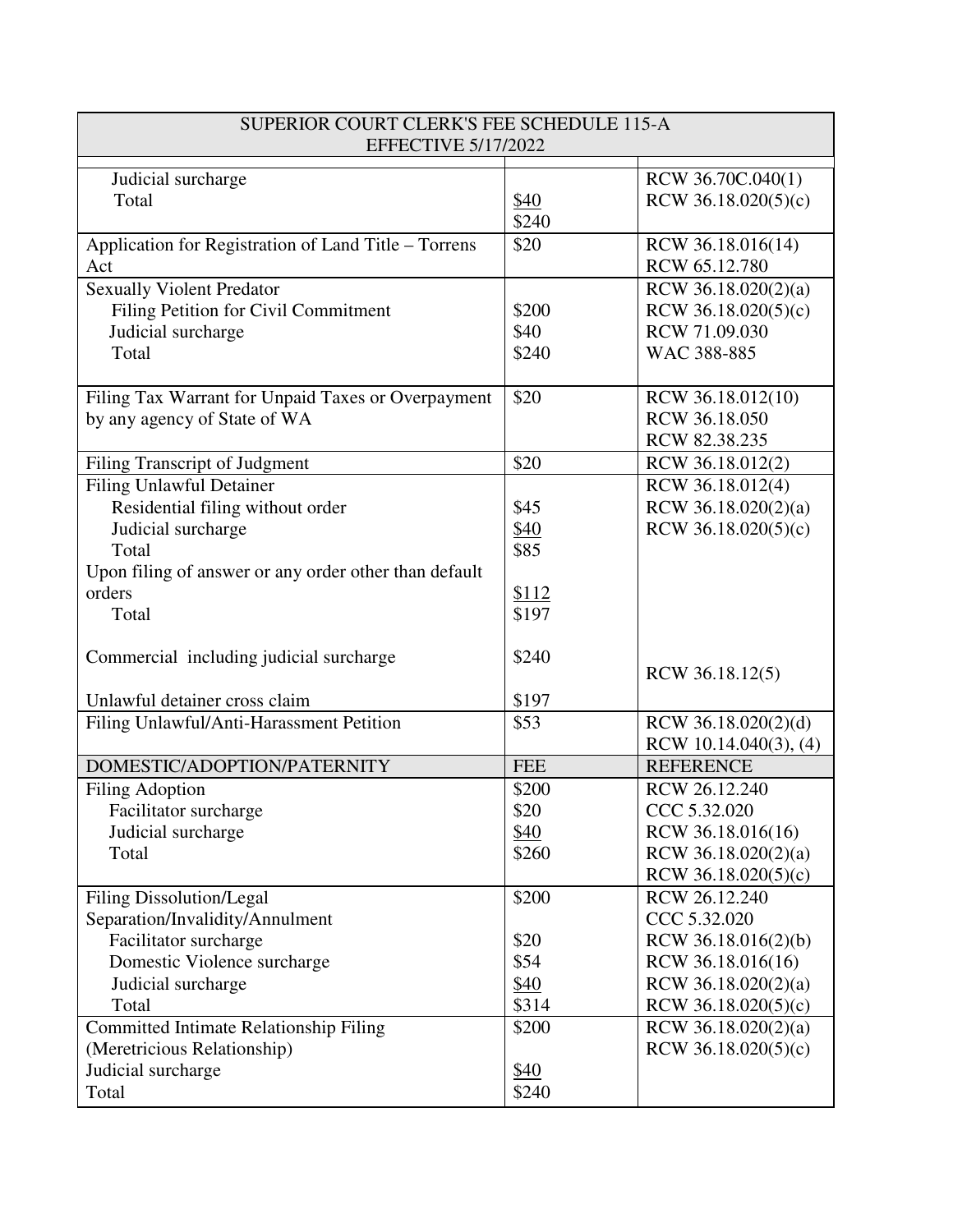| SUPERIOR COURT CLERK'S FEE SCHEDULE 115-A<br><b>EFFECTIVE 5/17/2022</b>                                                                                                                                                                                                                                               |                                                        |                                                                                                                                                        |  |
|-----------------------------------------------------------------------------------------------------------------------------------------------------------------------------------------------------------------------------------------------------------------------------------------------------------------------|--------------------------------------------------------|--------------------------------------------------------------------------------------------------------------------------------------------------------|--|
| Filing Modification of Decree/Notice or Petition<br>Regarding Relocation of Children/Petition to Modify<br>Child Support<br>Filing in Existing Clallam County Cases<br>Facilitator surcharge<br>Total<br>Other Counties/States – New filling/counter petition<br>Facilitator surcharge<br>Judicial surcharge<br>Total | \$36<br>\$20<br>\$56<br>\$200<br>\$20<br>\$40<br>\$260 | RCW 26.09.260<br>RCW 26.09.440<br>RCW 26.12.240<br>CCC 5.32.020<br>RCW 36.18.016(2)<br>RCW 36.18.016(16)<br>RCW 36.18.020(2)(a)<br>RCW 36.18.020(5)(c) |  |
| Notice of Relocation                                                                                                                                                                                                                                                                                                  | No Fee                                                 |                                                                                                                                                        |  |
| Filing Paternity/Challenge/ Parenting Plan/Support<br>Facilitator surcharge<br>Judicial surcharge<br>Total                                                                                                                                                                                                            | \$200<br>\$20<br>\$40<br>\$260                         | RCW 26.12.240<br>RCW 36.18.016(16)<br>CCC 5.32.020<br>RCW 36.18.020(2)(a)<br>RCW 36.18.020(5c)                                                         |  |
| Filing Termination of Parent-Child Relationship<br>Facilitator surcharge<br>Judicial surcharge<br>Total                                                                                                                                                                                                               | \$200<br>\$20<br>\$40<br>\$260                         | RCW 26.12.240<br>CCC 5.32.020<br>RCW 36.18.016(16)<br>RCW 36.18.020(2)(a)<br>RCW 36.18.020(5)(c)                                                       |  |
| Filing Third Party Custody/Registering Out of State<br><b>Custody Decree</b>                                                                                                                                                                                                                                          | \$200                                                  | RCW 26.12.240<br>CCC 5.32.020                                                                                                                          |  |
| Facilitator surcharge<br>Judicial surcharge<br>Total                                                                                                                                                                                                                                                                  | \$20<br>\$40<br>\$260                                  | RCW 36.18.016(16)<br>RCW 36.18.020(2)(a)<br>RCW 36.18.020(5)(c)                                                                                        |  |
| Uniform Child Custody Jurisdiction Act (UCCJA) -<br>Filing for Registration, Enforcement, or Modification<br>Facilitator surcharge<br>Total                                                                                                                                                                           | \$200<br>\$20<br>\$220                                 | RCW 26.12.240<br>CCC 5.32.020<br>RCW 26.27.441<br>RCW 36.18.016(16)                                                                                    |  |
| Filing Wage Assignment, Spousal<br>Maintenance, or Child Support<br>Facilitator<br>surcharge                                                                                                                                                                                                                          | \$200                                                  | RCW 36.18.020(2)(a)<br>RCW 26.12.240<br>CCC 5.32.020<br>RCW 26.18.070                                                                                  |  |
| Judicial surcharge<br>Total                                                                                                                                                                                                                                                                                           | \$20<br>\$40<br>\$260                                  | RCW 36.18.016(16)<br>RCW 36.18.020(2)(a)<br>RCW $36.18.020(5)(c)$                                                                                      |  |
| <b>PROBATE</b>                                                                                                                                                                                                                                                                                                        | <b>FEE</b><br>\$5                                      | <b>REFERENCE</b>                                                                                                                                       |  |
| Issuing Certificate of Qualification<br>Certified Copy of Letters of<br>Administration/Testamentary/Guardianship                                                                                                                                                                                                      | \$5                                                    | RCW 36.18.016(9)<br>RCW 36.18.016(9)                                                                                                                   |  |
| <b>Petition Contesting Will Filing</b><br>(TEDRA – trust estate dispute)                                                                                                                                                                                                                                              | \$200                                                  | RCW 36.18.020(2)(g)<br>RCW 36.18.020(5)(c)                                                                                                             |  |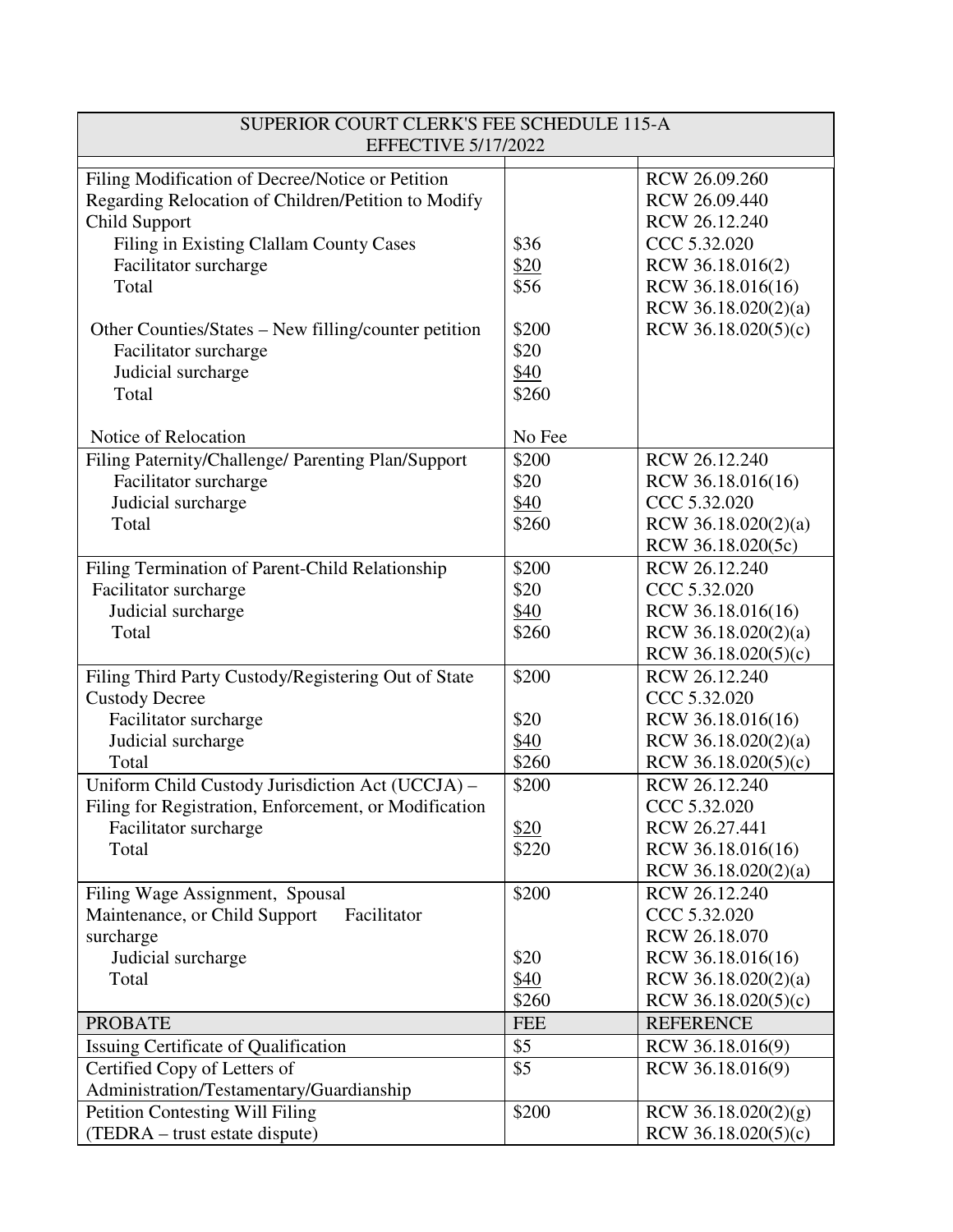| SUPERIOR COURT CLERK'S FEE SCHEDULE 115-A<br><b>EFFECTIVE 5/17/2022</b> |            |                                            |  |
|-------------------------------------------------------------------------|------------|--------------------------------------------|--|
|                                                                         |            |                                            |  |
| Judicial surcharge                                                      | \$40       |                                            |  |
| Total                                                                   | \$240      |                                            |  |
| Filing Estate - Probate                                                 | \$200      | RCW 36.18.020(2)(f)                        |  |
| Judicial surcharge                                                      | \$40       | RCW 36.18.020(5)(c)                        |  |
| Total                                                                   | \$240      |                                            |  |
| Filing Guardianship                                                     | \$200      | RCW 36.18.020(2)(f)                        |  |
| Judicial surcharge                                                      | \$40       | RCW 36.18.020(5)(c)                        |  |
| Total                                                                   | \$240      | RCW 11.30.170(2)                           |  |
| No fee if worth is under \$3000                                         |            |                                            |  |
| Filing Minor Guardianship. Conservatorship,                             |            | RCW 11.130.170(2)                          |  |
| Protective Arrangement (Emergency Guardianship or                       |            | RCW 11.130.170(3)                          |  |
| Custody)                                                                | \$200      | RCW 36.18.020(2)(f)                        |  |
| Judicial surcharge                                                      | \$40       | RCW 36.18.020(5)(c)                        |  |
| Total                                                                   | \$240      |                                            |  |
| No fee when the potential guardian is a relative                        |            |                                            |  |
| Non-Judicial Resolution - Filing Petition, Agreement                    | \$20       | RCW 11.96A.220                             |  |
| or Memorandum in existing case                                          |            | RCW 36.18.012(8)                           |  |
| Filing Non-Probate Notice to Creditors - No Probate<br>in State         | \$200      | RCW 11.42.010(3)(a)<br>RCW 36.18.020(2)(f) |  |
|                                                                         | \$40       | RCW 36.18.020(5)(a)                        |  |
| Judicial surcharge<br>Total                                             | \$240      |                                            |  |
| Filing Notice to Creditors - Probate Filed in Another                   | \$20       | RCW 11.40.020(2)                           |  |
| County                                                                  |            | RCW 36.18.050                              |  |
|                                                                         |            |                                            |  |
| Filing Petition Objecting to Non-Judicial Resolution                    | \$200      | RCW 36.18.020(2)(g)                        |  |
| Judicial surcharge                                                      | \$40       | RCW $36.18.020(5)(c)$                      |  |
| Total                                                                   | \$240      |                                            |  |
| Filing Petition Contesting Will                                         | \$200      | RCW 36.18.020(2)(g)                        |  |
| Judicial surcharge                                                      | \$40       | RCW $36.18.020(5)(c)$                      |  |
| Total                                                                   | \$240      |                                            |  |
| Filing Petition to Admit Rejected Will                                  | \$200      | RCW 36.18.020(2)(g)                        |  |
| Judicial surcharge                                                      | \$40       | RCW $36.18.020(5)(c)$                      |  |
| Total                                                                   | \$240      |                                            |  |
| <b>Filing Small Estate Affidavit</b>                                    | \$20       | RCW 11.62.010                              |  |
|                                                                         |            | RCW 36.18.050                              |  |
| Filing Will or Codicil After Death -                                    | \$20       | RCW 36.18.012(7)                           |  |
| No probate contemplated                                                 |            | RCW 36.18.16(28)                           |  |
| Filing Will or Codicil Prior to Death (under seal, each                 | \$20       | RCW 36.18.016(28)                          |  |
| will or codicil)                                                        |            |                                            |  |
| Filing Registration of Trust                                            | \$200      | RCW $36.18.020(5)(c)$                      |  |
| Judicial surcharge                                                      | \$40       | RCW $11.98.005(2)(a)$                      |  |
| Total                                                                   | \$240      |                                            |  |
| <b>CRIMINAL ASSESSMENTS</b>                                             | <b>FEE</b> | <b>REFERENCE</b>                           |  |
| Criminal Filing Upon Conviction                                         | \$200      | RCW 10.01.160                              |  |
|                                                                         |            | RCW 36.18.020(2)(h)                        |  |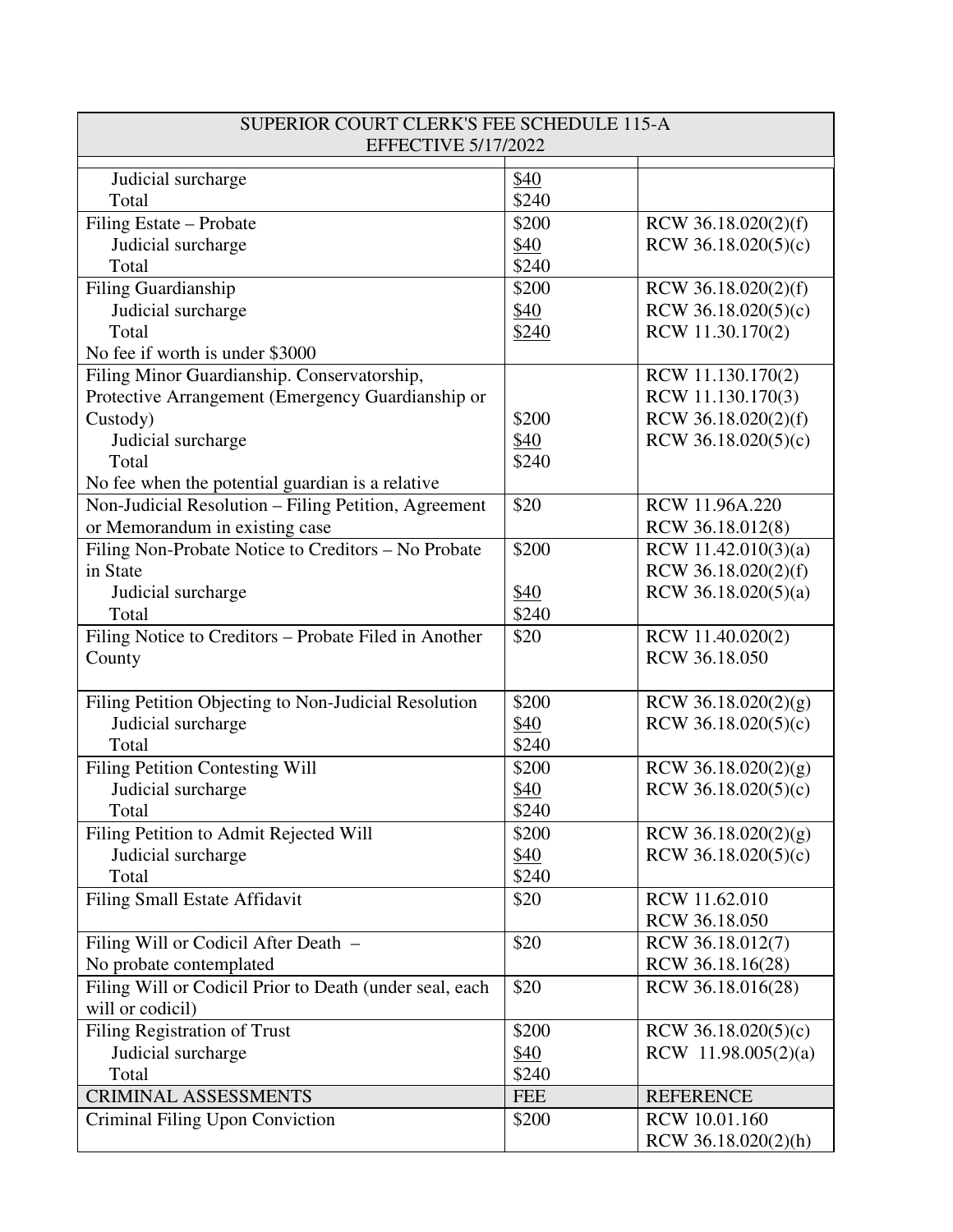| SUPERIOR COURT CLERK'S FEE SCHEDULE 115-A<br><b>EFFECTIVE 5/17/2022</b>  |                    |                       |  |
|--------------------------------------------------------------------------|--------------------|-----------------------|--|
| <b>APPEALS</b>                                                           | <b>FEE</b>         | <b>REFERENCE</b>      |  |
| Filing Appeals from Administrative Hearing Decision                      | \$200              | RCW 34.05.514         |  |
| (Administrative review)                                                  |                    | RCW $36.18.020(2)(c)$ |  |
| Judicial surcharge                                                       | \$40               | RCW $36.18.020(5)(c)$ |  |
| Total                                                                    | \$240              |                       |  |
| Filing Request for Trial De Novo Appeal from<br><b>Arbitration Award</b> | \$250              | RCW 36.18.016(26)     |  |
|                                                                          | \$200              |                       |  |
| Filing Appeal from Court of Limited Jurisdiction -<br>Civil              |                    | RCW 36.18.020(2)(b)   |  |
| Judicial surcharge                                                       | \$30               | RCW 36.18.020(5)(b)   |  |
| Total                                                                    | \$230              |                       |  |
| Paid at Court of Limited Jurisdiction                                    |                    |                       |  |
| Filing Fee Imposed when Conviction Affirmed or                           | \$200              | RCW 36.18.020(2)(h)   |  |
| Dismissed in an Appeal from Court of Limited                             |                    |                       |  |
| Jurisdiction - Criminal                                                  |                    |                       |  |
| Paid at Court of Limited Jurisdiction                                    |                    |                       |  |
| Preparation of Clerk's Papers, Copies of Designation                     | \$0.50/page        | RCW 36.18.016(20)     |  |
|                                                                          |                    | RAP $9.7(a)$          |  |
|                                                                          |                    | RAP 15.4(e)           |  |
| Filing Notice of Appeal to Appellate Court                               | \$250              | RCW 2.32.070          |  |
| Judicial surcharge                                                       |                    | RCW 36.18.018(2)      |  |
| Total                                                                    | \$40               | RCW 36.18.018(4)      |  |
|                                                                          | \$290              | RAP $5.1(b)$          |  |
| Filing Petition for Review of a Court of Appeals                         | \$200              | RCW 2.32.070          |  |
| <b>Decision Terminating Review</b>                                       |                    |                       |  |
| Shipping Transmittal of Record and Exhibits                              | <b>Actual Cost</b> | RAP 9.8; 15.4(e)      |  |
| <b>MISCELLANEOUS</b>                                                     | <b>FEE</b>         | <b>REFERENCE</b>      |  |
| Seal Applied for Authenticated or Exemplified                            | \$4/each           | RCW 36.18.016(4)      |  |
| Certificate                                                              |                    |                       |  |
| Certified Copy Fee also charged. See below.                              |                    |                       |  |
| Change of Venue                                                          |                    | RCW 4.12.090, 100     |  |
| Preparation of File                                                      | \$20               | RCW 36.18.016(4)      |  |
| Certificate                                                              | \$2                | RCW 36.18.016(5)      |  |
| Filing Fee to Receiving Clerk/Shipping/Certified                         | <b>Actual Cost</b> | RCW 36.18.016(18)     |  |
| Copies as Required                                                       |                    |                       |  |
| <b>Certified Copy</b>                                                    |                    |                       |  |
| <b>First Page</b>                                                        | \$5                | RCW 36.18.016(4)      |  |
| <b>Each Additional Page</b>                                              | \$1                | RCW 36.23.067         |  |
| Copies from File or of Record                                            | \$0.50/page        | RCW 36.18.016(4)      |  |
| Electronic Format Sent by Email                                          | $$0.25$ /page      |                       |  |
| Copy of Court Proceedings                                                |                    | RCW 36.18.016(13)     |  |
| CD                                                                       | \$25               |                       |  |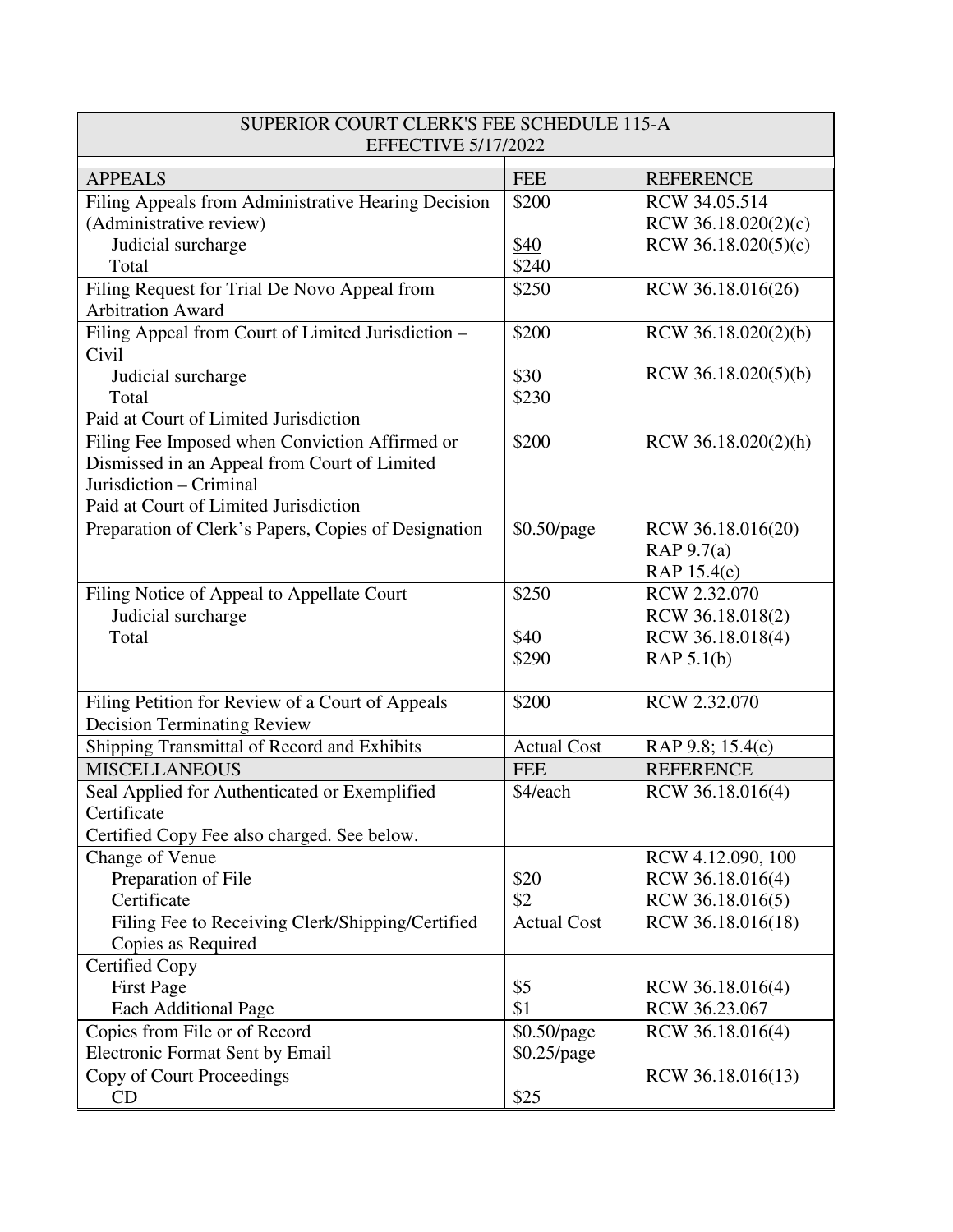| SUPERIOR COURT CLERK'S FEE SCHEDULE 115-A<br><b>EFFECTIVE 5/17/2022</b>                                                                                           |                                     |                                                         |
|-------------------------------------------------------------------------------------------------------------------------------------------------------------------|-------------------------------------|---------------------------------------------------------|
| Clerk's Services – Presentation of Orders, Record<br>Searches, Statistical Reports                                                                                | \$30/per hour or<br>portion thereof | RCW 36.18.016(11)<br>RCW 36.18.016(12)<br>RCW 36.18.050 |
| Costs for Non-statutory Services by Authority of<br>Local Ordinance or Policy                                                                                     |                                     | RCW 36.18.016(24)                                       |
| <b>NSF</b><br><b>Miscellaneous Copies</b>                                                                                                                         | \$40<br>\$0.15                      | CC Fee Schedule 111A                                    |
| Executing Certificates With or Without Seal (form k)                                                                                                              | \$2                                 | RCW 36.18.016(5)                                        |
| Special Cases Where No Fee is Provided - Fees<br>Similar and Equal to Like Services                                                                               | Variable                            | RCW 36.18.050                                           |
| Filing of Papers Not Related to Litigation and No<br>Other Amount Specified                                                                                       | \$20                                | RCW 36.18.012(3)                                        |
| Investment Service Fee Upon Written Request - 5%<br>of Interest                                                                                                   | Variable                            | RCW 36.48.090<br>RCW 36.18.016(23)                      |
| Filing Supplemental Proceedings for Examination of<br>Judgment Debtor in Existing File                                                                            | \$20                                | RCW 36.18.016(7)                                        |
| Issuing any Writ or Order of Sale (Writ of<br>Garnishment - Fee for Each Garnishee Defendant)                                                                     | \$20                                | RCW 36.18.016(6)<br>RCW 36.18.050                       |
| Filing Petition and Order for Minor to Marry                                                                                                                      | \$50                                | RCW 26.04.010                                           |
| Filing Petition and Order for Minor Work Permit                                                                                                                   | \$50                                | RCW 26.28.060                                           |
| Electronic filing of Bench Copies or Proposed Orders<br>with Clerk for printing and distribution to judicial staff<br>First 100 pages<br>Each additional 50 pages | \$10<br>\$5                         | RCW 36.18.50                                            |
| <b>FEE EXEMPTIONS</b>                                                                                                                                             | <b>FEE</b>                          | <b>REFERENCE</b>                                        |
| Abstracts – no fee for Department of Licenses, County<br>Clerks filling to collect LFOS                                                                           | None                                | AGO 61-62 #136<br>RCW 36.18.020(4)                      |
| Adoption – No filing fee for:<br>Petition pending under RCW 26.33<br><b>Preplacement Report</b><br>Revocation of consent pursuant to RCW<br>26.33.160             | None                                | RCW 26.33.030(2)<br>RCW 26.33.190(5)                    |
| Aliens - Commitment of<br>No charge to US Immigration office for copies                                                                                           | None                                | RCW 10.70.150                                           |
| Anti-harassment – No charge for petitions relating to<br>stalking, sex offense, or domestic violence; no charge<br>for forms or brochures                         | None                                | RCW 10.14.040(4)<br>RCW 10.14.055                       |
| Appeals to Supreme Court of Court of Appeals<br>By State or Municipality<br>By indigent party $-$ per order                                                       | None                                | RCW 2.32.070<br>RCW 4.88.330                            |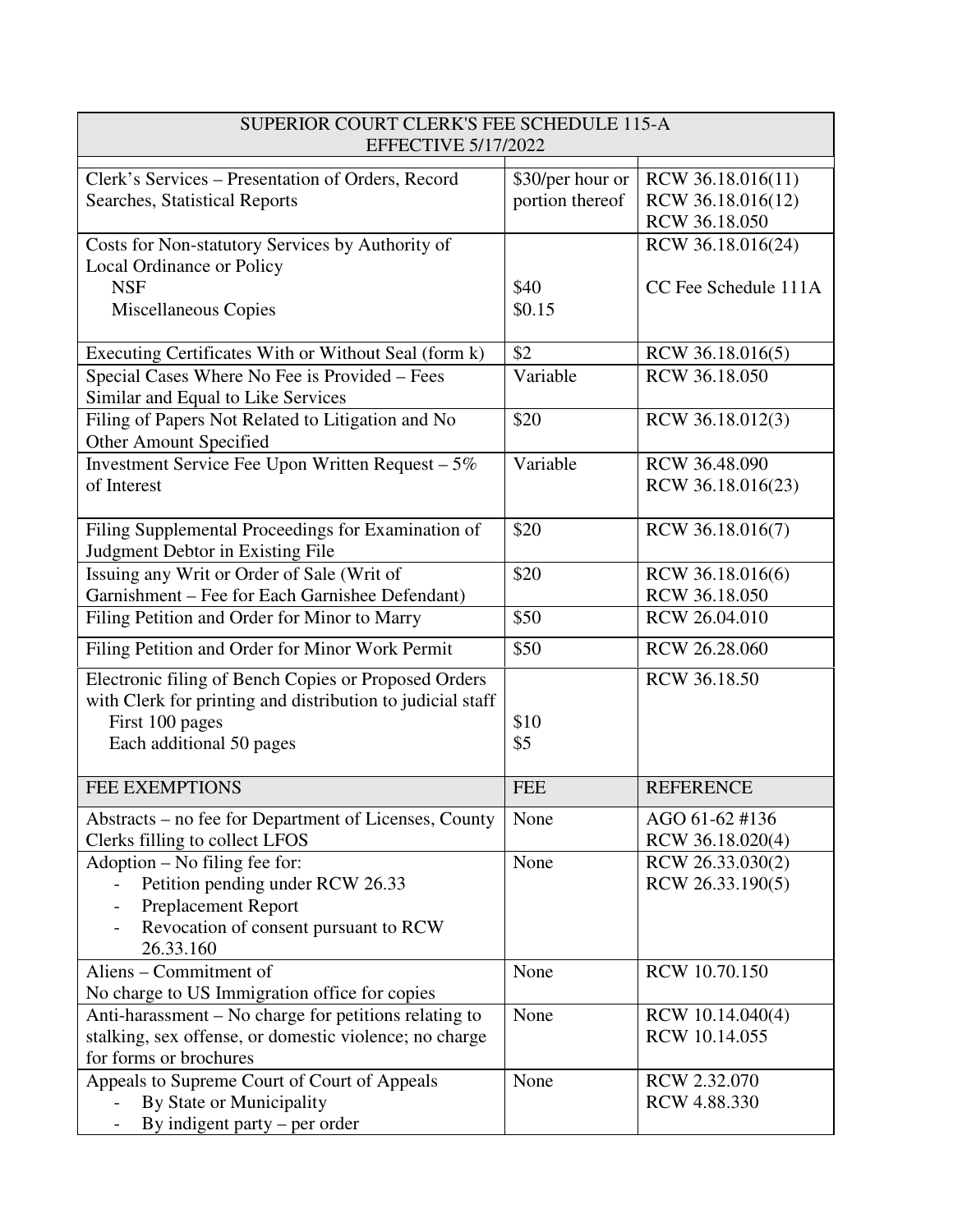| SUPERIOR COURT CLERK'S FEE SCHEDULE 115-A<br><b>EFFECTIVE 5/17/2022</b>                                                                                         |      |                                                          |  |
|-----------------------------------------------------------------------------------------------------------------------------------------------------------------|------|----------------------------------------------------------|--|
| Appeals – Criminal RALJ – No initial filing fee                                                                                                                 | None | RCW 36.18.020(2)(b)                                      |  |
| Attorney General – exempt from filing fees relating to<br>Paternity or Support or Guardianship cases                                                            | None | RCW 74.20.300                                            |  |
| <b>Ballot title appeal</b>                                                                                                                                      | None | RCW 29A.36.090                                           |  |
| Certificate of delinquency                                                                                                                                      | None | RCW 84.64.050                                            |  |
| Child Support/Spousal Maintenance                                                                                                                               | None | RCW 26.18.040(2)                                         |  |
| $Clerk - no$ fee for extension of judgment                                                                                                                      | None | RCW 6.17.020(4)                                          |  |
| <b>Compulsory School Attendance Petition</b>                                                                                                                    | None | RCW 28A.225.030<br>RCW 36.18.020(2)(a)                   |  |
| Condemnation/Eminent Domain - No fee for School<br>Districts except on appeal                                                                                   | None | <b>RCW 8.16.150</b>                                      |  |
| Criminal – no fee for filling:<br>Costs assessed upon conviction or plea of<br>guilty<br>RALJ filling fee imposed when affirmed or<br>dismissed - paid at CLJ   | None | RCW 36.18.020(2)(h)                                      |  |
| Disclaimer of interest<br>Upon deposit of money/property (required)<br>No costs to determine conflicting claims of<br>property – costs may be assessed by Court | None | <b>RCW 4.08.170</b>                                      |  |
| Domestic Violence – no fee for<br><b>Filing Protection Orders</b><br>Forms and brochures<br>Filling or service of process<br>Certified copies to petitioners    | None | RCW 26.50.030(4)<br>RCW 26.50.040<br>RCW 36.18.020(3)    |  |
| Emancipation – no charge for one certified copy of<br>Decree to petitioner                                                                                      | None | RCW 13.64.050(3)                                         |  |
| Employment Security – Judicial review on<br>Unemployment compensation<br>No fees chargeable to individuals<br>No fees to Department for Clerks Services         | None | RCW 50.32.110<br>RCW 50.32.190                           |  |
| Forms and Brochures – no fees for Forms and<br>Brochures – per domestic violence or unlawful<br>harassment Acts                                                 | None | RCW 10.14.040(4)<br>RCW 26.50.030(4)<br>RCW 36.18.020(3) |  |
| Guardianship or Limited Guardianship<br>- no filing fee for assets less than \$3,000<br>No prepayment when filed by $AG -$ may be<br>paid by estate             | None | RCW 11.88.030(2)(b)<br>RCW 11.88.030(3)                  |  |
| Guardianship to Estate - no additional fee charged to<br>transfer the guardianship file to a probate proceeding<br>when migration is ordered                    | None | RCW 11.88.150(2)                                         |  |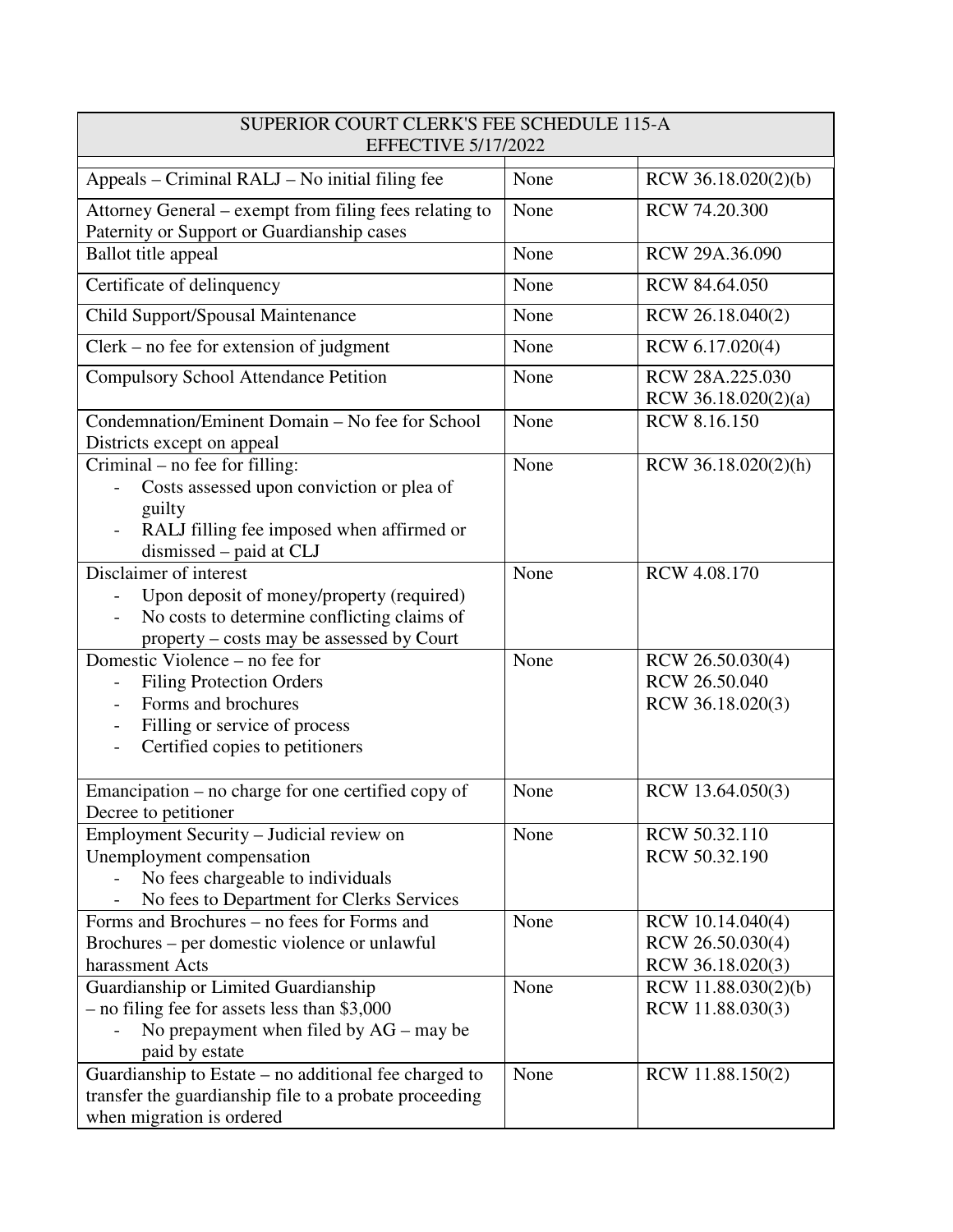| SUPERIOR COURT CLERK'S FEE SCHEDULE 115-A<br><b>EFFECTIVE 5/17/2022</b>                                                                                                                                                                                                    |      |                                                                   |  |
|----------------------------------------------------------------------------------------------------------------------------------------------------------------------------------------------------------------------------------------------------------------------------|------|-------------------------------------------------------------------|--|
| In Forma Pauperis – waiver of filing fees due to<br>financial hardship                                                                                                                                                                                                     | None | RCW 7.36.250<br>RCW 36.18.022                                     |  |
| Insurance Commissioner – exempt from filing fees                                                                                                                                                                                                                           | None | RCW 48.31.230                                                     |  |
| Juvenile Offender – no fee for filing or service                                                                                                                                                                                                                           | None | RCW 13.04.160                                                     |  |
| Juvenile Dependency - no fee for filing or service on<br>Dependency, Guardianship, Terminations<br>No filing fee on Truancy                                                                                                                                                | None | RCW 13.34.040(1)<br>RCW 36.18.020(2)(a)                           |  |
| Labor & Industries - No filling fee for Complaint to<br>Prosecute for Collection of Wage Assignments                                                                                                                                                                       | None | RCW 49.48.040(2)                                                  |  |
| <b>Mental</b> illness<br>No jury fee<br>No fee for filing Petition for 14 Days<br><b>Involuntary Treatment</b><br>No fee for Family/Guardian Filling Petition for<br>Initial Detention (Joel's Law)                                                                        | None | <b>MPR 3.3</b><br>RCW 71.05.203<br>RCW 71.05.230                  |  |
| Parenting plan – A petition to establish a parenting<br>plan in order to resolve a dependency requires no<br>filing fee if the parents have been found indigent in<br>the dependency                                                                                       | None | RCW 13.34.155(4)                                                  |  |
| Prosecutor – exempt from filling fee related to<br>Paternity or Support, appeals                                                                                                                                                                                           | None | RCW 74.20.300<br>RCW 2.32.070                                     |  |
| Prosecutor - State of Washington & ATF- no fees for<br>certified copies of documents relating to criminal<br>convictions                                                                                                                                                   | None | RCW 9.94A.500(1)                                                  |  |
| Protection orders- no fee for forms, filing or copies for<br>Domestic Violence, Sexual Assault, Vulnerable Adult<br>or Extreme Risk Protection Orders                                                                                                                      | None | RCW 26.50.040<br>RCW 7.90.055<br>RCW 74.34.310<br>RCW 7.94.030(8) |  |
| Relinquishment of Parental Rights – no filing fee to a<br>department, agency, or prospective adoptive parent                                                                                                                                                               | None | RCW 26.33.080<br>RCW 36.18.020(3)                                 |  |
| Service Personnel – no fees for copies to service<br>personnel of US Armed Forces for Determining<br><b>Entitlements to Family Allowances and Other Benefits</b>                                                                                                           | None | RCW 73.04.120                                                     |  |
| Sex Offender Records – Law enforcement agencies<br>exempt from fees for certified copies of the Judgement<br>and Sentence, Information, Affidavit of Probable<br>Cause, and/or the Notice of Requirement ot Register,<br>of a sex offender convicted in a Washington court | None | RCW 36.18.016(27)                                                 |  |
| Social & Health Services (DSHS) - Judicial Review -<br>no filing/copy fees for individuals relating to paternity<br>or support                                                                                                                                             | None | RCW 74.08.080(3)<br>RCW 74.20.300                                 |  |
| Support Enforcement - DSHS exempt from filing and<br>copy fees relating to Paternity or Support                                                                                                                                                                            | None | RCW 74.20.300                                                     |  |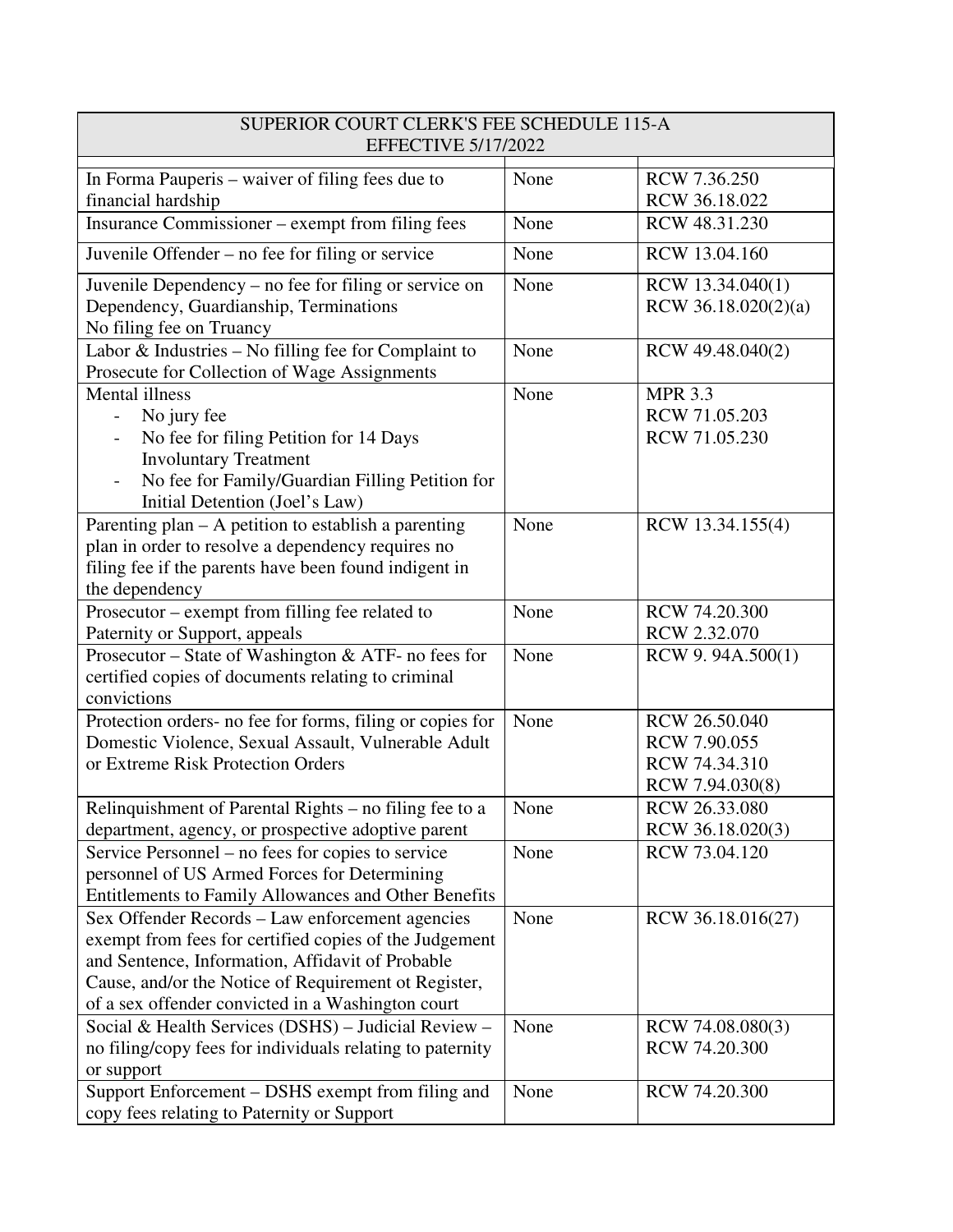| SUPERIOR COURT CLERK'S FEE SCHEDULE 115-A<br><b>EFFECTIVE 5/17/2022</b> |      |                  |  |
|-------------------------------------------------------------------------|------|------------------|--|
|                                                                         |      |                  |  |
| UCCJEA – Uniform Child Custody Jurisdiction Act –                       | None | RCW 26.27.511    |  |
| States exempt from fees, costs, or expenses                             |      |                  |  |
| UIFSA - Uniform Interstate Family Support Act - no                      | None |                  |  |
| filing fee – fees may be assessed                                       |      |                  |  |
| Veterans – (Marital status) No fees for copies for                      | None | RCW 73.04.120    |  |
| family or legal representative of deceased for VA or                    |      |                  |  |
| other governmental agencies when required in                            |      |                  |  |
| connection with any claim pending before the                            |      |                  |  |
| Veterans' Bureau or governmental agency                                 |      |                  |  |
| administering benefits to war veterans                                  |      |                  |  |
| Veterans – (Pension, Bounty, Back Pay) No fee for                       | None | RCW 73.04.010    |  |
| administering oaths, preparing official certificate or                  |      |                  |  |
| perfecting a voucher to procure a pension, bounty, or                   |      |                  |  |
| back pay for Honorably Discharged, or spouse,                           |      |                  |  |
| orphan, or legal representative                                         |      |                  |  |
| Veterans – Benefit Eligibility – no charge for copies                   | None | RCW 73.04.010    |  |
| Veterans – no local fees for filing an application for                  | None | 8 USC 1439(b)(4) |  |
| citizenship or issuance of naturalization certificate                   |      |                  |  |
| Vulnerable Adults – no-filing fee or charge for forms                   | None | RCW 74.34.110(9) |  |
| and instructions, copies for Vulnerable Adult                           |      | RCW 74.34.140    |  |
| <b>Protection Orders</b>                                                |      |                  |  |
| Wage Claim Assignments – Court costs by L&I for                         | None | RCW 73.36.155    |  |
| Prosecution                                                             |      | RCW 49.48.040(2) |  |